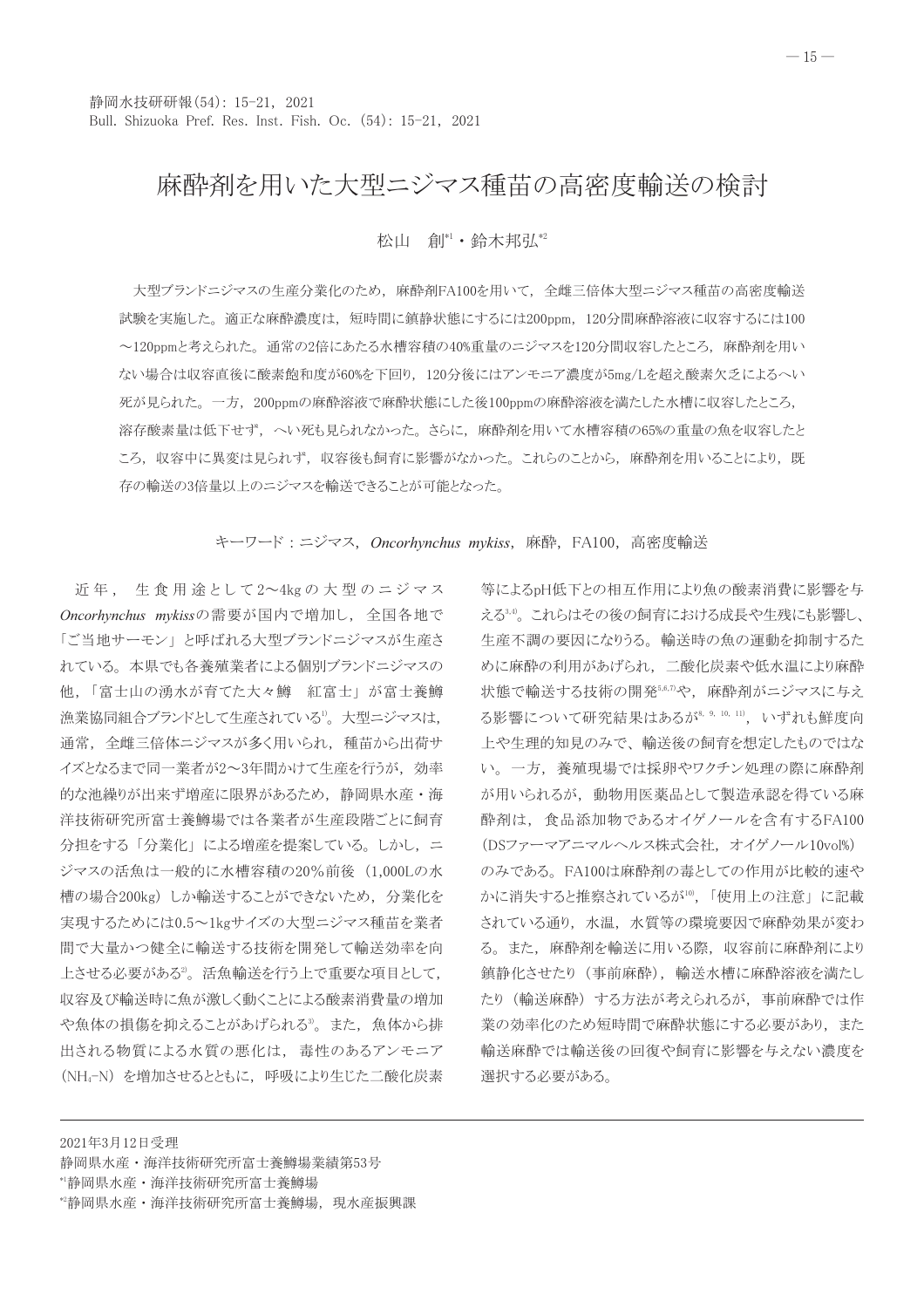そこで、本論文では大型ブランドニジマスの生産分業化を 推進するため県内での輸送を想定し、ニジマスを短時間に鎮 静させて、高密度で2時間輸送するための適正な麻酔剤濃度 や、輸送時の溶存酸素(DO)やNH4-N等水質変化を把握する とともに、収容後の魚の状態や輸送後の飼育状況により、大 型ニジマス種苗の大量運搬技術の実用化について検討した。

#### 材料及び方法

### 供試魚

本研究には、富士養鱒漁業協同組合虹の里事業所におい て採卵・授精し、静岡県水産・海洋技術研究所富士養鱒場 にて水温10℃で育成した全雌三倍体ニジマス2歳魚(平均魚 体重0.4kg) 及び3歳魚 (平均魚体重0.8kg) を3日間餌止め した後に供試した。

#### 麻酔溶液の調整

FA100は, 魚類では1/20,000~1/5,000 (50ppm~200 ppm)に希釈し浸漬することが用法用量で定められていること から、麻酔溶液の濃度を0, 40, 60, 80, 100, 120, 140, 160, 180, 200ppmとなるよう飼育水で希釈して試験に用いた。

#### 魚の麻酔段階

麻酔段階は竹田12及び渡辺ら13の評価方法を参考に、鰓蓋 運動は正常であるが平衡が失われ横転している状態を麻酔期-Ⅰ, 鰓蓋運動が緩慢になり鰭の動きが停止している状態を麻 酔期-Ⅱ, 鰓蓋運動が認められなくなる状態を麻痺期とした。 また、一度麻酔期-I若しくは麻酔期-IIに達した後、魚体の 平衡を保てる状態に戻った場合は覚醒とした。

# 麻酔濃度の検討

試験は、麻酔溶液の濃度を20ppm間隔で40~200ppmの9 条件設定した。それぞれの麻酔溶液50Lを入れた75L容量 (0.6φ×0.5m)のポリエチレン製円形容器に全雌三倍体ニジマ ス2歳魚を3尾 (計1.2kg) 収容し、10分間浸漬した。浸漬中 に、各個体が麻酔期-Ⅰ及び麻酔期-Ⅱに達するまでの時間 を計測した。

#### 長時間麻酔の影響

試験は、麻酔溶液の濃度を80, 100, 120, 140, 160, 及 び200ppmの6条件を設定した。それぞれの麻酔溶液50Lを入 れた75L容量のポリエチレン製円形容器に全雌三倍体ニジマ ス2歳魚を12尾 (計4.8kg) 収容し、エアレーション (SA-3000 W:コトブキ社製)を行いながら120分間浸漬した。試験終了 時、麻酔溶液別に各麻酔段階の尾数を計数した。

# 麻酔溶液収容時の経時的水質変化と試験後の魚の状態

試験には200L容量(0.9m×0.7m×0.5m)のポリエチレン製水 槽を使用し、供試魚には全雌三倍体ニジマス3歳魚を用いた。

表1 麻酔溶液の水質変化試験における試験区

|    |             | 収容量                       |                           |  |
|----|-------------|---------------------------|---------------------------|--|
|    |             | 通常密度(20%)                 | 高密度(40%)                  |  |
|    | 無し $(0ppm)$ | 20%対照区                    | 40%対照区                    |  |
| 麻酔 | 低濃度(100ppm) | $20\%100$ ppm $\boxtimes$ | $40\%100$ ppm $\boxtimes$ |  |
|    | 高濃度(140ppm) | $20\%140$ ppm $\times$    | 40%140ppm区                |  |

供試魚の収容量は標準的な輸送密度である水槽容積の20% の30kg及び倍量の40%の60kgとし、収容時の麻酔溶液の濃 度は、対照のOppmと長時間麻酔の影響試験の結果から100 ppm及び140ppmとした。収容量と麻酔濃度から計6試験区 (20%対照区, 40%対照区, 20%100ppm区, 40%100ppm区, 20 %140ppm区及び40%140ppm区) を設けた (表1)。100ppm区 及び140ppm区の供試魚は事前に200ppmの麻酔溶液に3分間 浸漬し、麻酔期-Iに達した魚を用いた。試験は水槽に麻酔 溶液を150Lになるよう満たし、酸素を0.5L/minで通気しながら 供試魚を120分間浸漬した。収容中の水温, DO 及びpHは 水質測定器(IWC-6SD: CUSTOM社製)で、試験開始15分後 とそれ以降は30分ごとに測定し、NH4-N濃度はデジタルパック テスト (DPM2-NH4: 共立理化学研究所社製)で30分ごとに 測定した。また、得られたNH4-N濃度と水温、pHから Thurston et al<sup>14)</sup>に従い水中で毒性の高い非解離アンモニア 濃度(以下NH3濃度)を求めた。試験終了後,供試魚を容 積2.2m3の屋内コンクリート製水槽に収容し、5分後及び60分 後の遊泳状況を目視確認した。

#### 実用化を想定した高密度輸送試験

試験区は、麻酔剤を用いない対照区、水槽収容前に200 ppmの麻酔溶液に3分間浸漬する事前麻酔区, 収容水槽に 100ppmの麻酔溶液を満たした輸送麻酔区, 事前麻酔及び輸 送麻酔を行う事前・輸送麻酔区の4区とした。 試験には100L 容量(0.6m×0.5m×0.5m)のポリエチレン製活魚水槽に水槽容 積の50%にあたる50kgの全雌三倍体ニジマス2歳魚を収容し, 酸素を通気(0.5L/min)しながら120分間保持した。各区の輸送 水にはスレ防止目的で食塩を1%濃度になるように添加し, 酸 素を均一に行き渡らせる目的で観賞魚用ポンプ(Rio+2500:神 畑養魚株式会社製)により輸送水を34L/minで循環させた。 120分経過後、供試魚を容積2.2m3の屋内コンクリート製水槽 に収容し、収容直後及び15分後に水槽の底で横転している魚 の数から横転率を求め、収容直後の各試験区の横転率を Fisherの正確確率検定で比較した。なおp値はHolm法で補正 をした。さらに、その後2週間飼育し、生残と魚の状態を確認 した。事前·輸送麻酔区では水槽容積の65%にあたる65kgの 供試魚を収容した、より高密度となる輸送試験も実施した。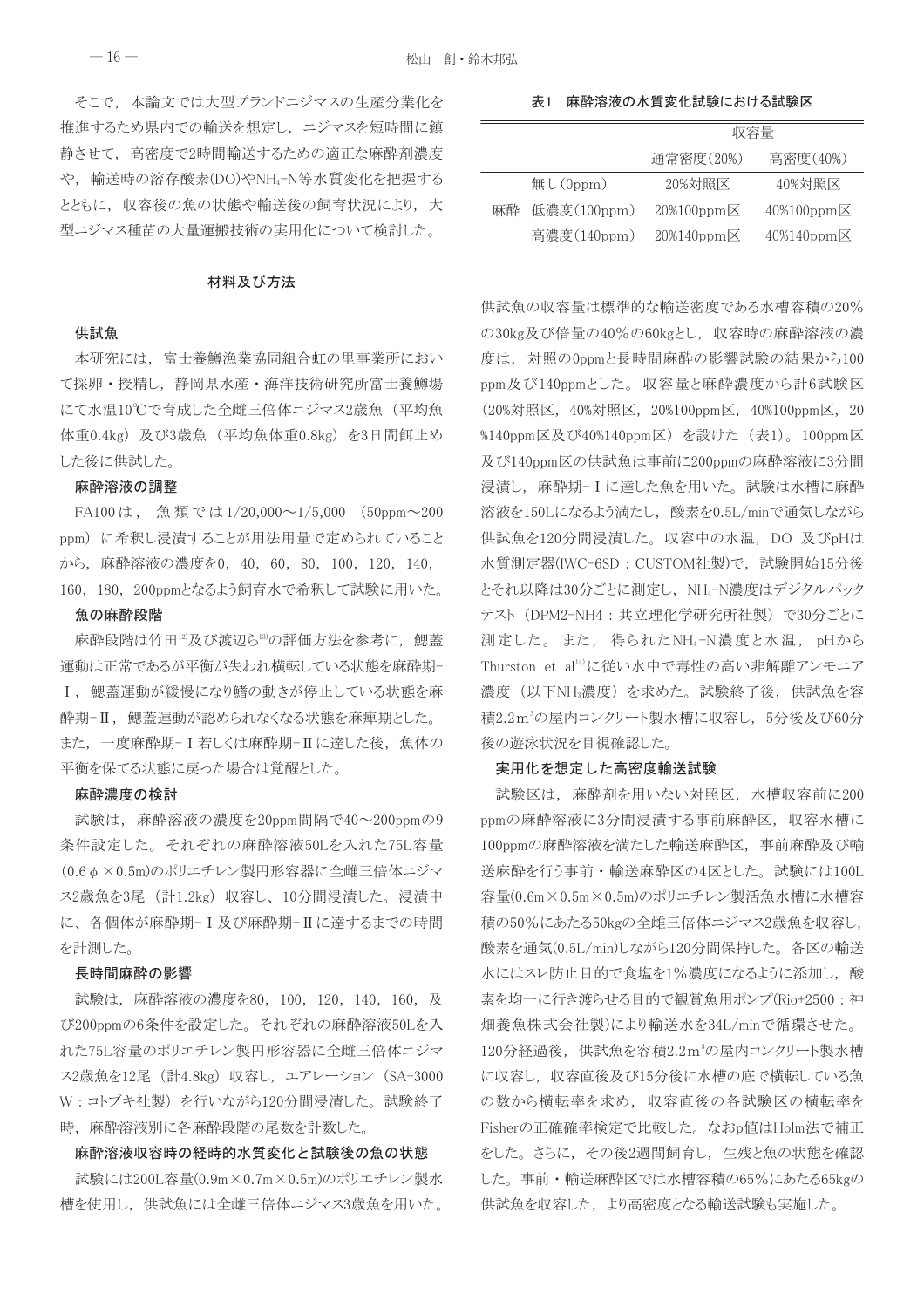## 表2 麻酔濃度と麻酔期までの時間

# 麻酔濃度の検討

試験の結果を表2に示した。麻酔濃度40および60ppmでは 麻酔期-Iに達しなかったが、80ppm以上では600秒以内で麻 酔期-Iに達し、個体差はあるものの濃度が高くなるに従いそ の時間は短くなった。また、麻酔濃度160ppm以上では麻酔 期-Ⅱに達する個体が確認され、200ppmでは全ての個体が 600秒以内に麻酔期-Ⅱに達した。

# 長時間麻酔による麻酔状態への影響

試験の結果を表3に示した。全ての麻酔濃度で麻酔期-I 以上に達し、140ppm以上では麻酔期-Ⅱに達する個体を確認 した。また、160ppm以上では麻痺期に達する個体が確認され, これらの個体は試験終了後飼育水に戻しても麻酔から覚める ことなくへい死した。 さらに120ppm以下では, 麻酔期−Ⅰに達 しても試験終了までに覚醒する個体が見られ、濃度が低くなる につれその個体数は増加した。

# 麻酔溶液収容時の経時的水質変化と試験後の魚の状態

各試験区の測定結果を表4に示した。120分間の水温変動 はすべての区で0.5℃以内であった。DOは開始時すべての区 で10mg/L前後であったが、20%対照区及び40%対照区では収 容直後から低下し始め、30分以内に6.8及び6.2mg/Lとなり、 その後増加したが開始時のDOまでは回復しなかった。一方 麻酔剤を用いた4つの試験区では収容直後からDOが上昇し, 収容密度20%の試験区では20mg/Lを超え、収容密度40%の試 験区でも開始時以上の濃度を保った。酸素飽和度は20%対照 区及び40%対照区で100%未満で推移した一方で、麻酔剤を用 いた4つの試験区では100%以上で推移し、収容密度20%の試 験区では200%以上となった。pHは全ての区で開始時の7.25 ~7.69から低下し、終了時に6.24~6.77となった。NH4-N濃 度は開始時すべての区で検出限界以下 (0.2 mg/L) であり, 20%100ppm区が30分, 20%140ppm区が60分まで検出限界以 下であった。その後120分後では20%対照区と20%100ppm区で は1.3mg/L, 20%140ppm区では0.8mg/L, 40%対照区では5.4 mg/L, 40%100ppm区と40%140ppm区では4.1mg/Lに上昇した。 NH3濃度はNH4-N濃度とともに上昇し、最大値は40%対照区の 120分後で0.00509mg/Lであった。120分後の供試魚の状態を 表5に示した。20%140ppm区及び40%140ppm区は麻酔期-Iの 状態の魚が多く見られ、20%対照区、20%100ppmm区及び40% 100ppm区では水槽内を泳ぐ個体が多く見られた。これら5試 験区は飼育水に戻したところ5分以内にすべての個体が通常 通り遊泳した。一方, 40%対照区では麻酔期-Iのように水槽 内で横転している個体が多くみられ、飼育水に戻した後も横 転状態からの回復が遅く、へい死も1尾確認された。

| 濃度(ppm) | 麻酔期- I (秒) | 麻酔期- II (秒)   |
|---------|------------|---------------|
| 40      | NR.        | NR            |
| 60      | NR.        | ΝR            |
| 80      | 352(166.3) | ΝR            |
| 100     | 258(23.6)  | ΝR            |
| 120     | 218(53.9)  | ΝR            |
| 140     | 188(48.6)  | NR            |
| 160     | 183(51.3)  | $510(-)^{1}$  |
| 180     | 150(10.0)  | $540(-)^{*2}$ |
| 200     | 125(22.9)  | 423(81.4)     |
|         |            |               |

N=3,平均 (標準偏差), \*1:1尾, \*2:2尾

表3 麻酔溶液に2時間浸潤した試験魚の麻酔状態

| 濃度<br>(ppm) | 覚醒<br>(尾) | 麻酔期- I<br>尾) | 麻酔期- II<br>(尾) | 麻痺期<br>(尾) |
|-------------|-----------|--------------|----------------|------------|
| 80          | 10        | 2            |                |            |
| 100         | 8         |              |                |            |
| 120         | 5         |              |                |            |
| 140         | 0         | 6            | 6              |            |
| 160         |           |              | 11             |            |
| 200         |           |              |                |            |

# 実用化を想定した高密度輸送試験

各試験区の横転率及び生残率を表6に示した。収容直後の 横転率は対照区が41.5%であったのに対し、事前麻酔区及び 輸送麻酔区では11.9%及び9.8%, 事前・輸送麻酔区では 4.8%と低く、対照区と3つの麻酔区の間にそれぞれ有意差が 認められたが (p<0.05), 3つの麻酔区の間には差は認められ なかった。また、15分後にはこれら3区は横転率が0%になった が、対照区では10.9%の個体が横転したままで、その後へい 死も見られた。また65%収容した事前·輸送麻酔区では収容 直後の横転率は18.9%と50%収容時よりは増加したが、15分後 には回復し、その後の飼育においても摂餌不良やへい死等は 確認されなかった。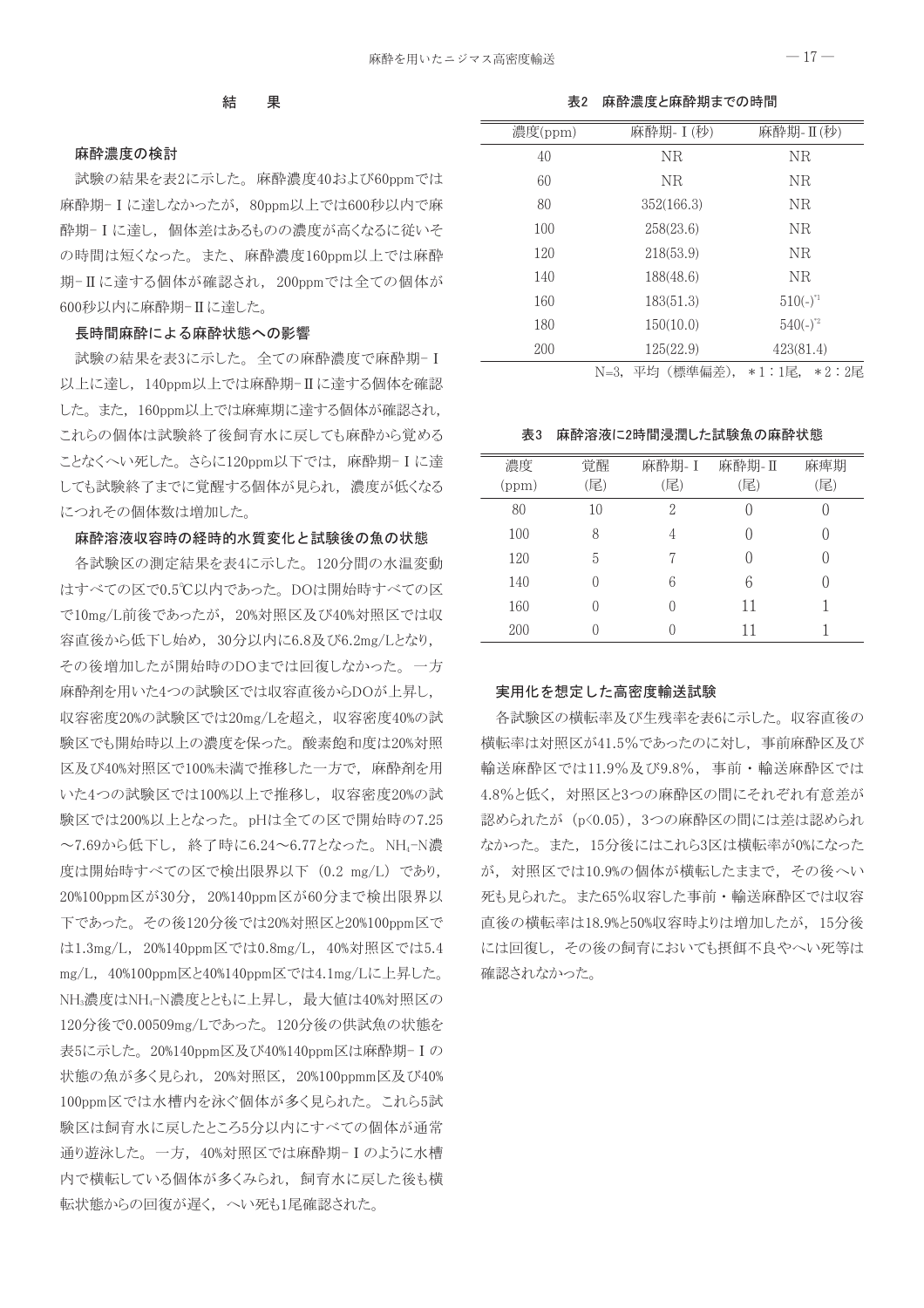| 試験区        | 項目                     | 経過時間(分)    |                          |          |            |         |         |
|------------|------------------------|------------|--------------------------|----------|------------|---------|---------|
|            |                        | 収容前        | 15                       | $30\,$   | 60         | 90      | 120     |
|            | 水温(°C)                 | 11.6       | 11.5                     | 11.5     | 11.4       | 11.3    | 11.2    |
|            | DO(mg/l)               | 9.9        | 7.1                      | 6.8      | $8.0\,$    | 9.2     | 9.2     |
| 20%対照区     | 飽和度(%)                 | 94.0       | 67.3                     | 64.5     | 75.7       | 86.8    | 86.6    |
|            | pH                     | 7.69       | 6.96                     | 6.8      | 6.68       | 6.64    | 6.59    |
|            | $NH_4-N(mg/l)$         | ND         |                          | 0.56     | 1.03       | 1.19    | 1.30    |
|            | NH <sub>3</sub> (mg/l) | ND         | -                        | 0.00074  | 0.00102    | 0.00107 | 0.00103 |
|            | 水温(°C)                 | 11.2       | 11.1                     | 11.0     | 10.9       | 10.8    | 10.7    |
|            | DO(mg/l)               | 9.9        | 12.8                     | 14.5     | 19.4       | 24.2    | 26.8    |
|            | 飽和度(%)                 | 93.2       | 121.3                    | 135.9    | 181.3      | 225.7   | 249.3   |
| 20%100ppm区 | pH                     | 7.64       | 7.35                     | 7.1      | 6.87       | 6.74    | 6.74    |
|            | $NH_4-N(mg/l)$         | $\rm ND$   |                          | ND       | 0.63       | 0.85    | 1.32    |
|            | NH <sub>3</sub> (mg/l) | ND         | $\overline{\phantom{0}}$ | ND       | 0.00093    | 0.00093 | 0.00143 |
|            | 水温(°C)                 | 12.2       | 12.2                     | 12.3     | 12.5       | 12.5    | 12.5    |
|            | DO(mg/l)               | 10.2       | 12.9                     | 16.9     | 22.9       | 23.3    | 23.2    |
|            | 飽和度(%)                 | 98.3       | 124.3                    | 163.1    | 222.1      | 226.0   | 225.0   |
| 20%140ppm区 | pH                     | 7.28       | 7.22                     | 7.18     | 6.94       | 6.92    | 6.77    |
|            | $NH_4-N(mg/l)$         | ND         |                          | ND       | ${\rm ND}$ | 0.61    | 0.82    |
|            | NH <sub>3</sub> (mg/l) | ND         | $\overline{\phantom{0}}$ | ND       | ND         | 0.00114 | 0.00109 |
|            | 水温(°C)                 | 12.3       | 12.3                     | 12.4     | 12.4       | 12.4    | 12.4    |
|            | DO(mg/l)               | 10.0       | 6.2                      | 8.7      | 8.6        | 8.4     | 8.8     |
|            | 飽和度(%)                 | 96.5       | 59.8                     | 84.1     | 83.2       | 81.2    | 85.1    |
| 40%対照区     | pH                     | 7.24       | 7.02                     | 6.83     | 6.67       | 6.63    | 6.62    |
|            | $NH_4-N(mg/l)$         | ND         |                          | 0.99     | 1.88       | 4.00    | 5.44    |
|            | NH <sub>3</sub> (mg/l) | ND         | $\qquad \qquad -$        | 0.0015   | 0.00197    | 0.00383 | 0.00509 |
| 40%100ppm区 | 水温(°C)                 | 11.4       | 11.4                     | $11.5\,$ | 11.5       | 11.6    | 11.6    |
|            | DO(mg/l)               | 10.5       | 11.4                     | 14.7     | 11.2       | 11.8    | 11.8    |
|            | 飽和度(%)                 | 99.3       | 107.9                    | 139.3    | 106.2      | 112.1   | 112.1   |
|            | pH                     | 7.66       | 7.03                     | 6.85     | 6.64       | 6.58    | 6.57    |
|            | $NH_4-N(mg/l)$         | ND         |                          | 1.00     | 2.07       | 3.30    | 4.06    |
|            | NH <sub>3</sub> (mg/l) | ND         |                          | 0.00148  | 0.00189    | 0.00265 | 0.00318 |
|            | 水温(°C)                 | 12.5       | 12.5                     | 12.5     | 12.6       | 12.6    | 12.5    |
|            | DO(mg/l)               | $10.1\,$   | 12.5                     | 13.7     | 12.3       | 12.6    | 12.7    |
|            | 飽和度(%)                 | 98.0       | 121.2                    | 132.9    | 119.5      | 122.4   | 123.2   |
| 40%140ppm区 | pH                     | 7.25       | 7.05                     | 6.98     | 6.74       | 6.45    | 6.24    |
|            | $NH_4-N(mg/l)$         | ND         |                          | 1.05     | 2.23       | 2.75    | 4.18    |
|            | NH <sub>3</sub> (mg/l) | ${\rm ND}$ |                          | 0.00226  | 0.00279    | 0.00177 | 0.00164 |

表4 麻酔溶液収容時の水質の経時的変化

-: 未測定

#### 表5 麻酔溶液収容試験後の魚の状態

| 試験区                       | 収容試験終了時        | 飼育水槽収容後   |           |  |  |
|---------------------------|----------------|-----------|-----------|--|--|
|                           |                | 5分後       | 60分後      |  |  |
| 20%対照区                    | 遊泳個体を多く確認      | 全個体通常通り遊泳 | 全個体通常通り遊泳 |  |  |
| $20\%100$ ppm $\boxtimes$ | 覚醒し遊泳個体を多く確認   | 全個体通常通り遊泳 | 全個体通常通り遊泳 |  |  |
| 20%140ppm区                | 麻酔期- Iの個体を多く確認 | 全個体通常通り遊泳 | 全個体通常通り遊泳 |  |  |
| 40%対照区                    | 構転個体を多く確認      | 構転個体を多く確認 | 1尾へい死を確認  |  |  |
| $40\%100$ ppm $\boxtimes$ | 覚醒し遊泳個体を多く確認   | 全個体通常通り遊泳 | 全個体通常通り遊泳 |  |  |
| 40%140ppm区                | 麻酔期-Iの個体を多く確認  | 全個体通常通り遊泳 | 全個体通常通り遊泳 |  |  |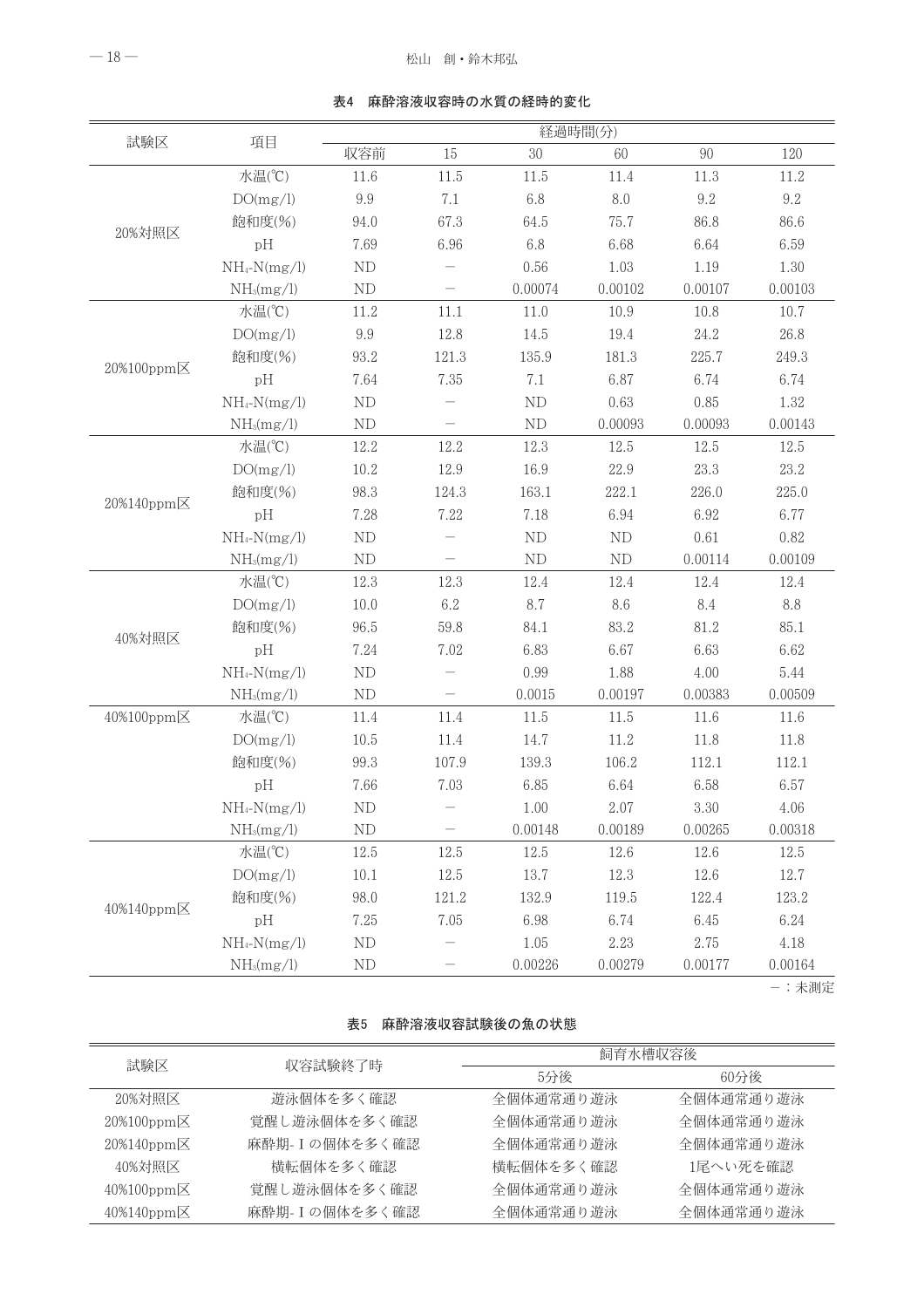表6 麻酔条件を変えた高密度輸送試験後の魚の状態

|            |                       | 50%試験区                     |                               |                              | 65%試験区                   |                  |
|------------|-----------------------|----------------------------|-------------------------------|------------------------------|--------------------------|------------------|
|            |                       | 対照区                        | 事前麻酔区                         | 輸送麻酔区                        | 事前•輸送麻酔区                 | 事前•輸送麻酔区         |
| 収容直後       | 横転率(%)<br>(横転尾数/収容尾数) | $41.5^{\circ}$<br>(42/101) | 11.9 <sup>b</sup><br>(12/101) | 9.8 <sup>b</sup><br>(10/102) | $4.8^{\circ}$<br>(5/104) | 18.9<br>(25/132) |
| 15分後       | 横転率(%)<br>(横転尾数/収容尾数) | 10.9<br>(11/101)           | (0/101)                       | (0/102)                      | (0/104)                  | (0/132)          |
| 2週間後生残率(%) |                       | 98                         | 100                           | 100                          | 100                      | 100              |

事前麻酔: 200ppm · 3分間、輸送麻酔: 100ppm a,bは異なる符号間で有意差あり

(Fisherの正確確率検定, p<0.05, Holm法により調整)

#### 考 察

# 適正麻酔濃度の検討

遠藤ら<sup>8</sup>は、ニジマス稚魚ではオイゲノール換算濃度25ppm において150秒で横転し、また成魚では50~150ppmでの麻酔 所要時間は120~90秒と報告している。本研究においても200 ppm (オイゲノール換算濃度20ppm) では125秒で麻酔期-I に達しており、ほぼ同様の結果となった。さらに隆島®はニジ マスが1時間鎮静を保つことができるオイゲノールの最低濃度 は12ppmとしている。本研究においては120ppm (オイゲノー ル換算濃度12ppm) 以下では2時間後に覚醒すなわち鎮静を 保つことが出来なかった個体が確認され, 140ppm (オイゲノー ル換算濃度14ppm) 以上で麻酔期-I以上の麻酔段階となっ た。一方, オイゲノール濃度12ppmにおいて24時間浸漬では 死亡魚が確認された報告があり<sup>9</sup>, 今回の試験においても160 ppm以上ではへい死が見られたことから、麻酔溶液の適正濃 度としては、短時間に麻酔状態にするにはFA100濃度200ppm, 2時間程度の麻酔には100~120ppm程度が安全に目的に達す る濃度と考えられた。

# 麻酔溶液収容時の水質変化と魚への影響

1.DO及び溶存酸素飽和度

ニジマスが健全に育成するのに必要な最小限の溶存酸素 飽和度は63%との報告15があるが、本研究では40%対照区の15 分では溶存酸素飽和度が60%でこれを下回っており,20%対照 区の30分でも64.5%で限界値に近かった。40%100ppm区及び 40%140ppm区では、事前の麻酔処理によって収容直後のニジ マスの興奮を抑えたことにより溶存酸素の低下を防いだと考え られた。三倍体ニジマスは二倍体ニジマスより敏感に低酸素 状態に反応するため16), DOの低下が40%対照区においてへい 死が発生した要因の1つと考えられた。一方, 20%100ppm区 及び20%140ppm区のDOは最大で26.8及び23.3mg/Lを示し, 飽和度は249%及び226%であった。酸素過剰の条件下では微 細な気泡が鰓に付着して生理的障害を示す場合が指摘されて

おり、コアユではDOが27~32mL/L (38~46mg/L) の水に 入れると約30分で狂奔がみられ、6時間後では飼育水に戻し てもへい死がみられるとの報告がある<sup>3</sup>。今回の試験では30mg /Lを超えるDOには達しなかったが、 過飽和溶存酸素量濃度 の生理的な影響も考えられることから収容量20%程度で麻酔剤 を用いた輸送を行う際には酸素通気量を減らす等の対応が必 要と考えられた。

# 2.アンモニア類

ニジマスからの排出物に由来するNH4-N濃度は時間の経過 とともに飼育水中に蓄積されることが知られており<sup>3</sup>, 一般に0.3 ppm以上になると血液中の酸素が減じ、炭酸ガスが増加すると され,さらに10ppm近くになればへい死さえ現れるとされてい る<sup>3</sup>。また、ニジマスではNH4-Nの蓄積に伴うHt値の上昇から 呼吸障害が起きている可能性が示唆されている4。今回の試 験では40%100ppm区及び40%140ppm区でNH<sub>4</sub>-N濃度が120分 後に最大4mg/Lを超えたが、試験後にへい死等が認められな かったのは、高濃度での経過時間が30分以内と短く、溶存酸 素飽和度も高く推移したため、呼吸障害が起こらなかったと考 えられた。一方40%対照区でへい死が見られたのはNH4-N濃 度が5mg/Lを超え溶存酸素飽和度も85%程度であったために 呼吸障害による酸素欠乏が起きた可能性が考えられた。NH3 の安全濃度は0.0125ppmと報告されており17, 水中のアンモニ ア中に占める NH3の割合は、pHと水温が高いほど大きくな る14)。高密度輸送においては、収容した魚の呼吸により生じた 二酸化炭素が溶解しpH値が低下するため、輸送時NH3による 魚への影響は少ないと考えられた。今回の試験においても120 分後にはNH4-N濃度が最大5.44mg/Lと高かったものの、 pH 値が6.2~6.8まで低下し、NH3濃度の最大値は0.00509mg/Lと 低い値で経過した。ただし、夏季に輸送する際は水温の上昇 が考えられるため、NH3濃度についても注意する必要がある。

# 麻酔剤を用いた高密度輸送技術の検討

今回の実用化を想定した高密度輸送試験では、対照区で は15分経過後でも横転した個体が見られ、さらにその後へい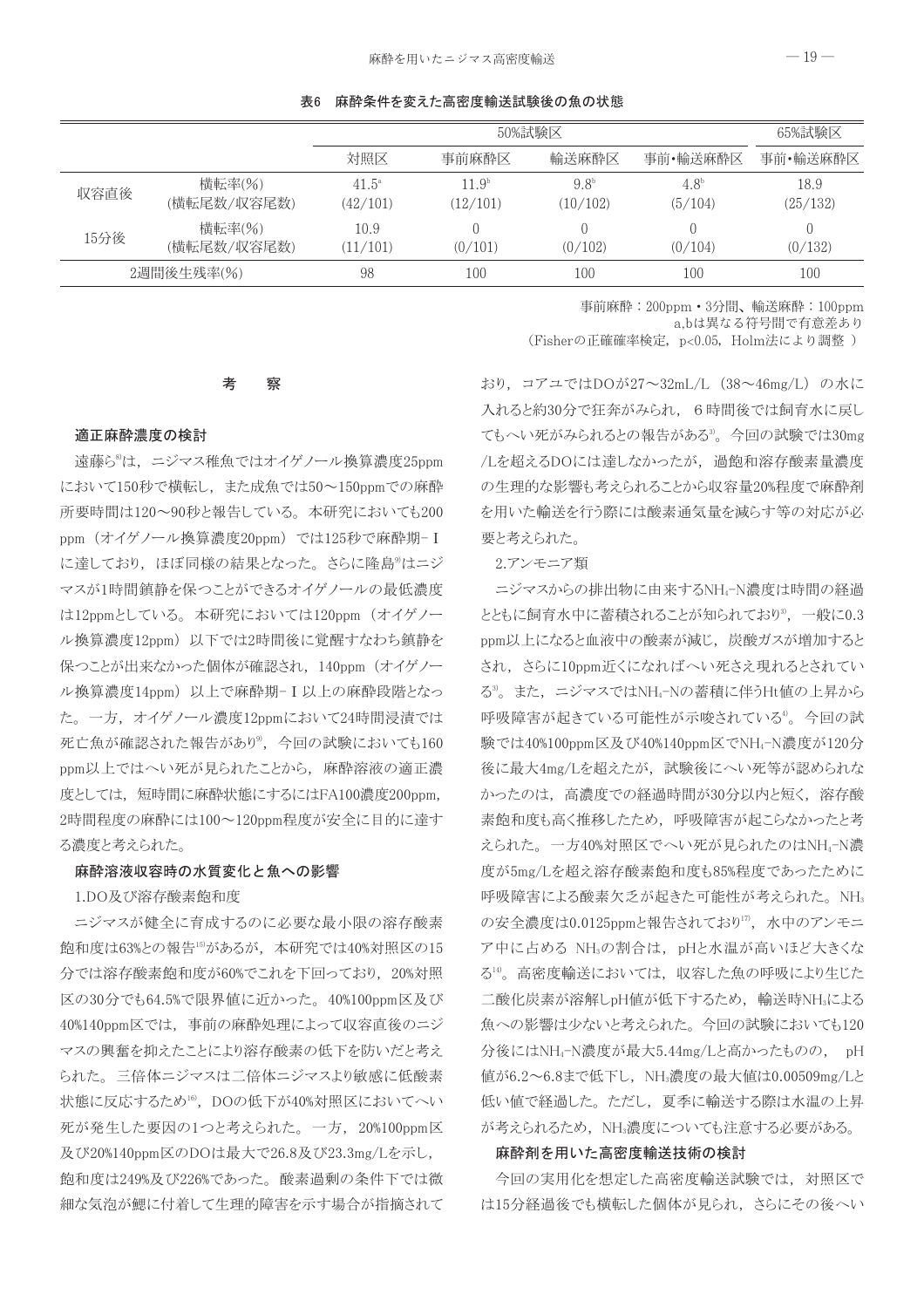死も確認された。水質の測定は行っていないが、へい死魚は いずれも酸素欠乏時に見られる鰓蓋及び口を開く症状が見ら れ、麻酔溶液収容時の経時的水質変化の結果を踏まえると、 収容直後の急激なDOの低下やNH4-N濃度の上昇、さらに二 酸化炭素の溶解によるpH値の低下から、呼吸障害による酸素 欠乏になったと考えられる。収容直後の横転率は事前・輸送 麻酔区がもっとも低いものの、事前麻酔区と輸送麻酔区も対 照区より明らかに低い結果となったことから、麻酔剤を事前もし くは輸送時いずれか用いるだけでも高密度収容における影響 を抑えることができ、さらに輸送後の飼育においても影響がな いと考えられる。

今回、麻酔剤を用いることにより、既存の輸送の3倍以上に 当たる水槽容積の65%のニジマスを収容し輸送できることが判 明した。近年、内水面だけでなく海面でのニジマス養殖の生 産量も増加しており、大型ニジマス種苗を効率良く運搬する必 要が出ている。今回検討した麻酔剤を用いた高密度輸送技術 により、安全かつ健全に輸送が可能となり、さらに輸送回数を 減らすことにより輸送経費の削減にも寄与することが期待される。

#### 文 献

- 1) 長田隆志(2018):「ご当地サーモン」の急増と差別化の 課題. 養殖ビジネス, 緑書房, 東京, 55(5), 4-7.
- 2) 小堀彰彦(2018): 海面サーモン用種苗供給増産の課題と 解決策. 養殖ビジネス, 緑書房, 東京, 55(5), 21-25.
- 3) 山崎隆義(1967): 淡水魚の活魚輸送. 水産研究叢書, 日 本水産資源保護協会, 東京, 56pp.
- 4) 伊沢敏穂・今田和史(1984): 高密度飼育ニジマスの止水 条件下における血液性状と環境水の変化. 北海道立水 産孵化場研究報告, 39, 75-82.
- 5) 竹田達右·板沢靖男(1983): 二酸化炭素麻酔の活魚輸 送への応用可能性の検討. 日本水産学会誌, 49(5), 725-731.
- 6) 満田久輝·吉川弘正(1991): 寒冷炭酸ガス麻酔の活魚 輸送への応用. 凍結及び乾燥研究会会誌, 37, 54-60.
- 7) 太田健吾(2012):トラフグ稚魚の寒冷麻酔効果. 水産技 術, 4(2), 73-75.
- 8) 遠藤俊夫・荻島健次・田中久・大島慧(1972): 数種の 淡水魚に対するオイゲノールの麻酔作用に関する研究. 日本水産学会誌, 38(7), 761-767.
- 9) 隆島史夫(1989): 魚の麻酔 II.麻酔の実際①. 水産の研 究, 緑書房, 東京, 8(4), 50-53.
- 10) 梅原光夫·酒井清·隆島史夫(1986): 魚類における長 時間麻酔の影響に関する組織学的, 血液学的研究. 水 産増殖, 34(3), 185-191.
- 11) 隆島史夫・王昭明・河西晴之・浅川治(1983): 2-フェノ キシエタノールによるニジマス長時間麻酔の可能性. 東京 水産大学研究報告, 69(2), 93-96.
- 12) 竹田達右(2002):魚の麻酔に関する研究. アクアネット, 湊文社, 東京, 5(4), 36-40.
- 13) 渡辺研一・高橋誠・中川雅弘・太田健吾・佐藤純・堀 田卓朗(2006): 主要海産養殖魚に対する2-フェノキシエ タノールの麻酔効果. 水産増殖, 54(3),255-263.
- 14) Thurton RV., Russo RC., Emerson K. (1979) : Aqueous Ammonia Equilibrium-Tabulation of Percent Un-Ionized Ammonia. United States Environmental Protection Agency, 428pp.
- 15) Itazawa Y(1971) : An Estimation of the Minimum Level of Dissolved Oxygen in Water Required for Normal Life of Fish. Nippon Suisan Gakkaishi, 37(4), 273-276.
- 16) 山本淳·飯田貴次(1994): 三倍体ニジマスの酸素消費量 と低酸素濃度耐性. 魚病研究, 29(4), 245-251.
- 17) Smith CE., Piper RG. (1975) : Lesions associated with chronic exposure to ammonia. In "The pathology of fis hes" (W.E. Ribelin and H. Gigaki eds), Univ. Wis. Press, Madison, 497-514.